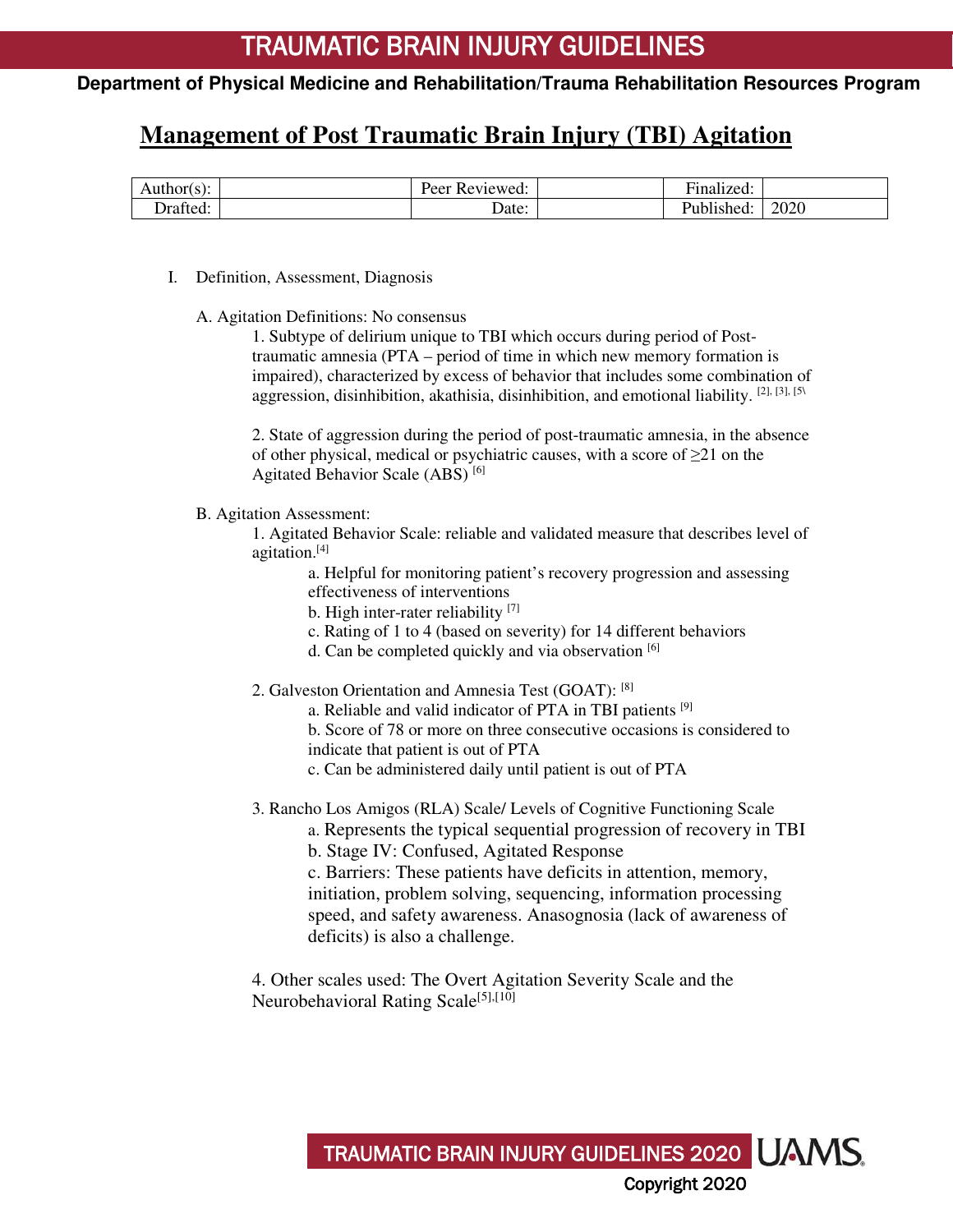# **Department of Physical Medicine and Rehabilitation/Trauma Rehabilitation Resources Program**

#### C. Agitation Diagnosis<sup>[3], [4], [5]</sup>

1. A diagnosis of exclusion after physical, medical, psychiatric, and neurological conditions have been ruled out

2. Score of 21 or greater on ABS

3. Can also result from physical, medical, psychiatric, and neurological conditions:

a. Physical:

- i. Pain (fractures, post-operative, heterotopic ossification, spasticity, wounds, or other noixious stimuli)
- ii. Environmental: Excessive stimulation, Temperature, **Restraints**

-"ICU Syndrome" : acute state of confusion seen even in patients without primary brain pathology, secondary to constant stimulation in ICU - vital signs, alarms, medication administration, constant lighting, and ambient hallway noise. [11],[12]

iii. Tubes/lines

b. Medical:

- i. Metabolic disturbance (electrolytes, thyroid, hypoglycemia)
- ii. Infection
- iii. Hypoxemia, pulmonary embolism
- iv. Urinary retention/incontinence
- v. Nausea, Constipation
- c. Neurological:
	- i. Hydrocephalus
	- ii. Seizures
	- iii. Intracranial mass lesion/rebleed
	- iv. Headache
- d. Psychiatric:
	- i. Premorbid or exacerbation of premorbid
		- Personality/Psychotic/Anxiety/Mood disorders
	- ii. Sundowning in patients with dementia
- e. Substance/medication related:
	- i. Iatrogenic
	- ii. Acute intoxication
	- iii. Withdrawal<sup>[6]</sup>

-Alcohol: Hypertension, tachycardia, hallucinations, disorientation, agitation

-Opioid: Restlessness, abdominal pain, yawning, piloerection

-Benzodiazepine: Hypertension, tachycardia,

diaphoresis, tremors, hyperthermia, and seizures

4. Work up of Agitated patient: CMP, Thyroid function tests, CBC with

differential, UA, B12/Folate, Urine toxicology screen, CT/MRI of Brain, EEG, XRay

II. Management and Treatment Recommendations

A. FIRST LINE: Environmental Modification<sup>[6]</sup>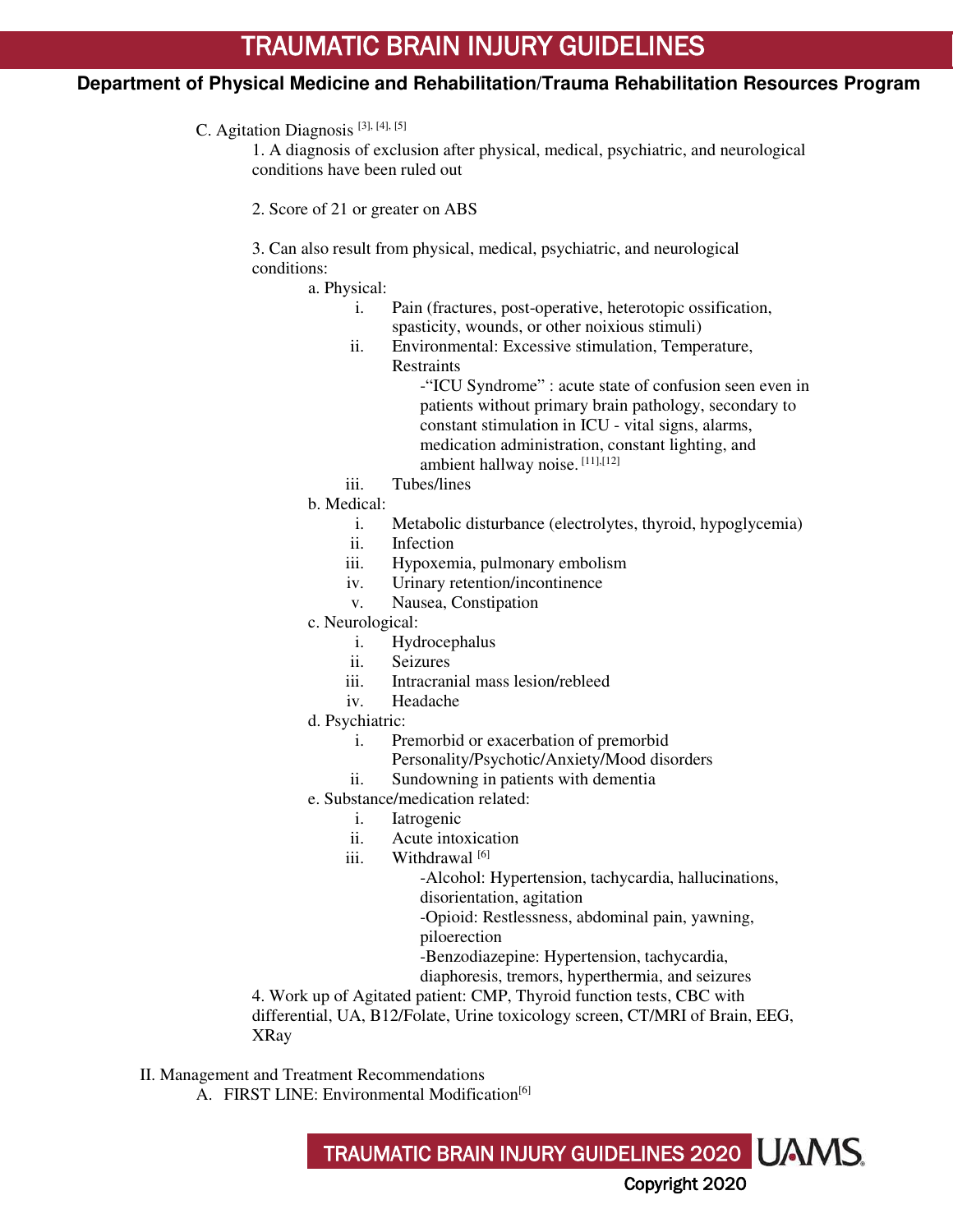# **Department of Physical Medicine and Rehabilitation/Trauma Rehabilitation Resources Program**

- 1. Reduce stimuli:
	- a. Light, noise, distractions (especially at night) place patient in bed, draw curtains, turn off television, etc.
	- b. Limit number of visitors at one time
	- c. Staff and family should speak in low volume, slowly, one at a time
- 2. Avoid/minimize restraints: Use non-contact restraints if able (safety net beds), padded hand mittens, one-to-one staff supervision
- 3. Minimize tubes and lines: May cover them (abdominal binder, etc)
- 4. Frequent re-orientation by staff and family
- 5. Obtain any hearing devices or vision aids from home to improve orientation
- 6. Consistent schedule and staff
- 7. Timed toileting
- 8. Create a familiar environment: Allow family to bring in personal possessions [15]
- 9. Monitor sleep cycle and sleep quality a. Consider use of Trazodone, Melatonin
- B. Behavioral Modification
	- 1. Allow patient to pace (if safe) or be walked /wheeled around by staff to address akathisia/restlessness.
	- 2. Mobile patients may benefit from a closed unit or sensors for safety
	- 3. De-escalation techniques (see prevention and education section below) [14]
	- 4. Structured behavioral programs<sup>[6],[15]</sup>
		- a. Limited application depending on patient's level of cognitive and communication impairment
- C. Pharmacologic Management
	- 1. Agents which slow cognition may prolong/exacerbate agitation.<sup>[14]</sup> Dopaminergic agents should be avoided if able as they can prolong PTA and slow cognitive recovery<sup>[5]</sup>
	- 2. Antipsychotics:
		- a. Typical Antipsychotics: Not recommended as first line, rescue only i. Haldol:
			- -shown to slow cognitive recovery
			- -shown to slow motor recovery in rat model<sup>[16]</sup>
			- -associated with longer time in PTA<sup>[17]</sup>

-Easily accessible in the hospital and can be given IM, IV: useful for patients who are imminently a danger to self or others.

ii. Droperidol:

-Also available in IM

-Found to be faster and superior to Haldol, Ativan, and Benadryl in controlling acute agitation<sup>[18]</sup>

iii. Cognitive improvement seen after discontinuing typical antipsychotics [19]

iv. Associated with extrapyramidal side effects, dystonic reactions, restlessness, Neuroleptic Malignant Syndrome, QTc prolongation v. Not recommended as long term agents

TRAUMATIC BRAIN INJURY GUIDELINES 2020

Copyright 2020

b. Atypical antipsychotics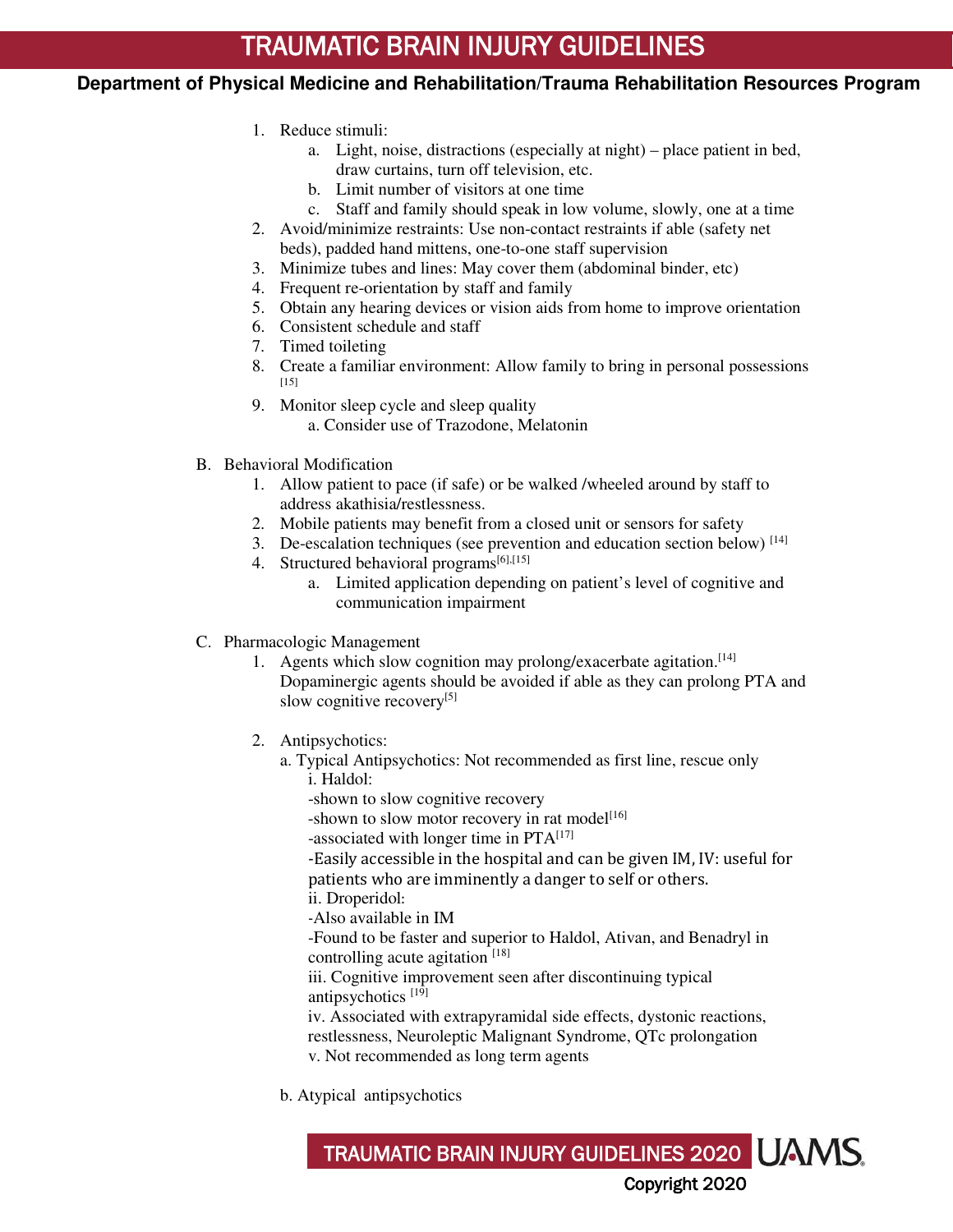# **Department of Physical Medicine and Rehabilitation/Trauma Rehabilitation Resources Program**

- i. Quetiapine:
- -Shown to be effective in treating agitation [20]
- -Better side effect profile compared to typical agents
- ii. Olanzapine:
- Shown to have effect in treating agitation
- Favorable side effect profile when compared to other antipsychotics<sup>[21]</sup>
- Available orally or IM
- iii. Others: Risperidone, Ziprasidone [52]
- 3. Anxiolytics
	- a. Benzodiazepines
		- i. Impair cognition  $[22]$
		- ii. May cause paradoxical agitation  $[22]$ , anterograde amnesia  $[23]$ ,
		- disinhibition, respiratory depression, impaired coordination
		- iii. Useful for rapid resolution of violent agitation (rapid onset of action)
		- iv. Lorazepam preferred
			- -Less effect on cardiovascular and respiratory centers than other benzodiazepines<sup>[23]</sup>

-Doses of 0.5-1mg q8h, titrating up to maximum of 8-12mg/day  $[22]$ -Start long-term agents concurrently [22]

-Discontinue as soon as possible to minimize chances of delaying cognitive recovery [22]

- b. Buspirone  $[6]$ , $[14]$ , $[32]$ 
	- i. Preferred anxiolytic in TBI patients

ii. No significant adverse neurological or cognitive effects, non-sedating, non-addictive, does not interact with other CNS agents, not a respiratory depressant [14]

iii. Side effects: Lowers seizure threshold, light-headedness, headache iv. Disadvantage: Delay in therapeutic action. Rapid neuropsychiatric effects, but 2-3 weeks for anxiolytic effects<sup>[45]</sup>

v. Dosing: 60mg/day is maximum, but as high as 180/day seen. [14]. Usual dose of 5-20mg TID

- 4. Beta blockers
	- a. Propranolol

i. Best evidence for efficacy in treating post-traumatic agitation with minimal side effects per Cochrane review [24]

ii. shown to reduce agitation intensity and need for physical restraints [25] iii. Also improves restlessness and disinhibition [14]

iii. Also helpful for treating hyperandrenergic/dysautonomic state after TBI

iv. Also used to treat drug-induced akathisia, EtOH withdrawal, mania, generalized anxiety disorder, lithium induced tremor [31],[27] iv. Side effects

-Hypotension and bradycardia are limiting side effects

TRAUMATIC BRAIN INJURY GUIDELINES 2020

Copyright 2020

- -May also cause depression and lethargy [31],[27]
- -No adverse effect on motor recovery [14]
- v. Dose: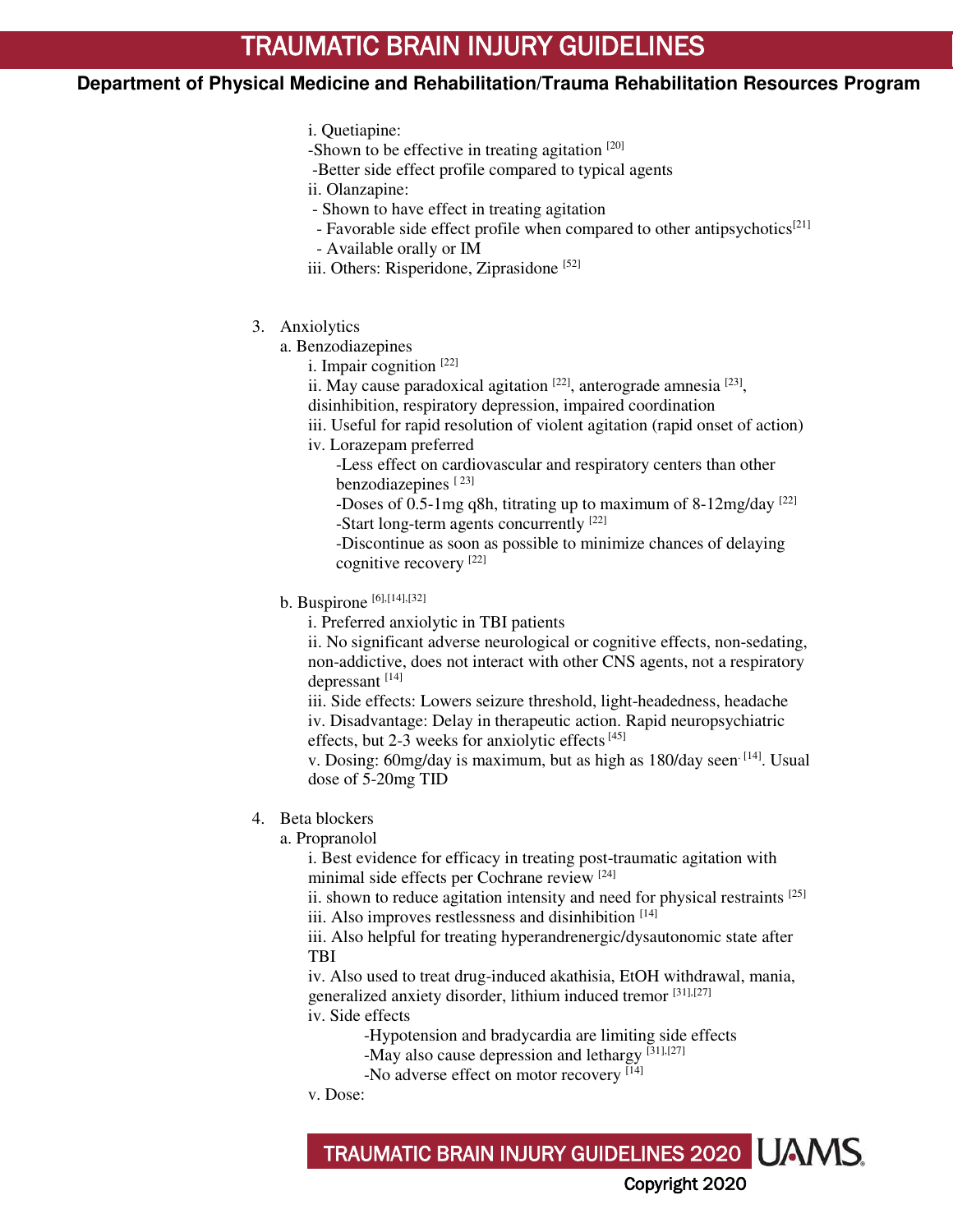- -Starting dose: up to 40-60mg/day divided into BID –QID dosing  $[25]$
- -Maximum dose of 420 mg/day has been used
- vi. Lipophilic properties
	- -More effective CNS penetration
	- -Propranolol is the most lipophilic beta blocker
- b. Moderately lipophilic beta blockers
	- i. Metoprolol and pindolol
- 5. Anticonvulsants
	- a. Mood-stabilizing AEDs reduce agitation [29]
	- b. Valproic acid [30],[32], [33]

i. Initial dose of 250mg BID, may be titrated up 250mg every 2-3 days to maximum of 1000-2500mg/day<sup>[20]</sup> ii. Serum levels of 40-100 ug/mL with positive effects  $[34]$ iii. Limited, if any, adverse effects on cognition<sup>[31]</sup> iv. Side effect limitations: hepatotoxicity, thrombocytopenia. -More common side effects of sedation, nausea, and vomiting, are limited by meal time administration and gradual titration v. Less likely than carbamazepine to have negative impact on cognition and has safer side effect profile<sup>[35],[32]</sup> vi. Potential for rapid loading

c. Carbamazepine [35],[36]

i. Dose to therapeutic effect with titration up. Aggressionlimiting doses seen starting at 300-400mg/day<sup>[14]</sup>. Other studies with effective doses 400-900 mg/day (BID-TID dosing).<sup>[36],[37]</sup> ii. Side effects: Hyponatremia, renal impairment, imbalance, sedation. Rarely, aplastic anemia, and Steven-Johnson syndrome<sup>[20]</sup>

iv. Monitor serum levels for toxicity

iii. Rapid onset of action makes it useful in trauma critical care setting $[37]$ 

- d. Others
	- i. Gabapentin, Lamotrigine
		- -Not as well studied

-Reports of negative effects, such as anxiety and agitation [38],[39],[40]

- ii. Phenytoin, Topiramate
	- -Negative cognitive impact [38],[41],[42]
- 6. Neurostimulants
	- a. Amantadine
		- i. Can be effective for both acute  $[44]$  and chronic  $[43]$  TBI agitation ii. Shown to improve cognition: Attention, concentration,

TRAUMATIC BRAIN INJURY GUIDELINES 2020

Copyright 2020

- processing time, initiation, orientation, sequencing,
- verbalization, and participation [40], [41], [32]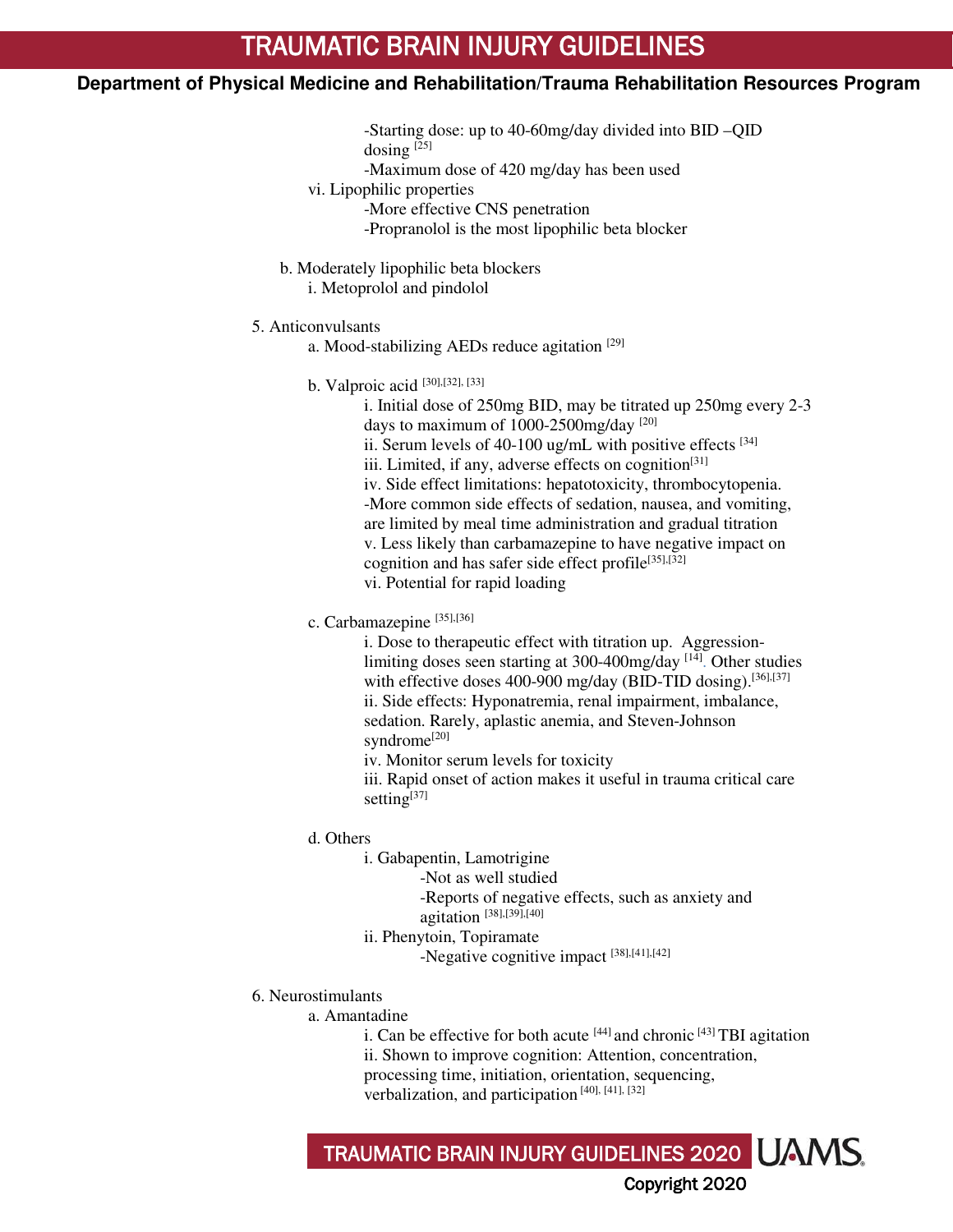iii. Dosing from 50-400 mg/day, in divided doses  $[44]$ ,  $[46]$ 

iv. Therapeutic effects typically seen within several days  $[14]$ v. Side effects:

> -Overstimulation, irritability, hypomania, agitation - Increased HR and BP, use with caution in patients with dysautonomia and cardiovascular complications -Lowers seizure threshold, so use with caution in seizure history patients and early stage TBI when increased intracranial pressure also lowers the threshold [45] -Some side effects potentiated when combined with anticholinergic agents: hallucinations, confusion, nightmares [47]

-Side effects are generally mild, dose dependent, and reversible [32]

b. Methylphenidate

- i. Useful in both acute and chronic TBI agitation[31] [32], [34], [35]
- ii. Improves cognition similarly to Amantadine

iii. Quick onset of action [32]

iv. Relatively benign side effect profile [32]

v. Dosing: 10-60 mg/day in divided doses, usually at 8AM and noon $[14]$ 

c. Bromocriptine: Dopaminergic neurostimulator similar to Amantadine

d. Dextroamphetamine: Sympathomimetic neurostimulator similar to Methylphenidate

7. Antidepressants

a. Selective Serotonin Reuptake Inhibitors (SSRIs)

i. Useful for behavioral syndromes in TBI

ii. Trazodone

-Helpful for sleep-wake cycle regulation

-Starting dose: 50-100 mg.

-Side effects: Anticholinergic, Rare priapism

ii. Others: Sertraline [48], Fluoxetine, Paroxetine, Citalopram

iv. Side effects: Serotonin syndrome, QTc prolongation, anxiety,

sexual dysfunction, excessive weight loss

b. Tricyclic Antidepressants (TCAs)

i. Amitriptyline [14], [54]

-Dosing: 10-75 mg/day

ii. Side effects: Anticholinergic, QTc prolongation, potential

seizure threshold lowering [55]

c. Bupropion

i. Useful for restlessness at  $150mg$  daily <sup>[51]</sup>

8. Lithium

i. Has been suggested to reserve its use in patients with mania and cyclic mood disorders [57]

ii. Dosing: Start at 300mg BID and titrate by serum levels (0.6-1.2 mEq/L is therapeutic and  $>1.4$  mEq/L is toxic level) and side effects [6]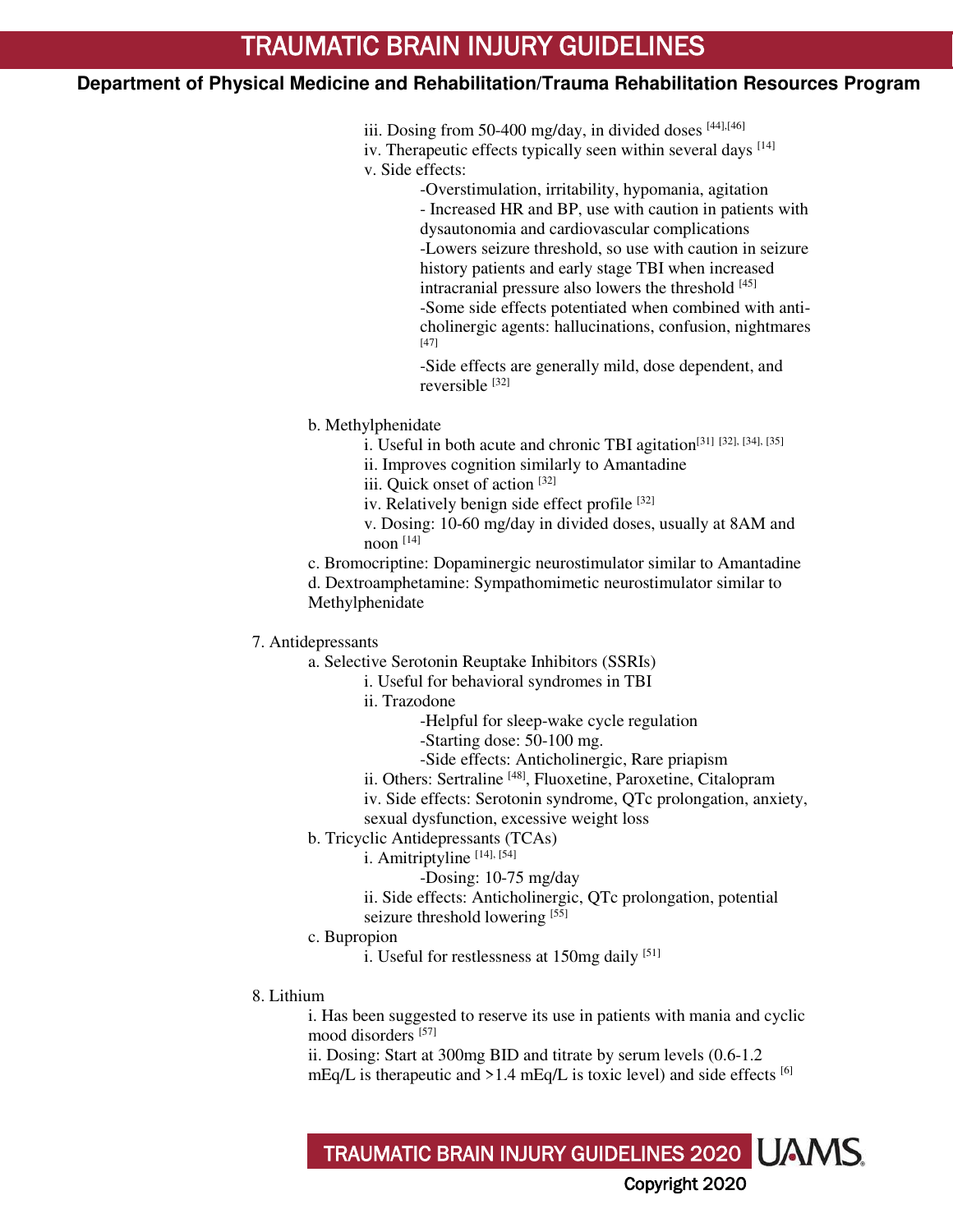iii. Side effects: sedation, movement disorders, hypothyroid, seizures, bradycardia, vomiting, QTc prolongation, renal impairment. [6], [58]

9. Summary:

a. Choose agent based on clinical presentation. Every TBI is different.

- i. Restlessness/Akathisia: Frequent ambulation, Beta-blocker
- ii. Hyperadrenergic state: Beta-blocker

iii. Episodic Behavior Dyscontrol / Mood Labiality:

Anticonvulsants/Mood stabilizers; possibly Atypical

- antipsychotics, SSRI, Neurostimulator
- iv. Anxious/fearful: Buspar, SSRI/TCA, Trazodone
- v. Paranoid: Atypical antipsychotic
- b. Start low, go slow
- c. Ideal agent is non-sedating, not affecting cognitive recovery, low side effect profile
- d. May need to discontinue drugs which may amplify agitation:
	- i. Narcotics
	- ii. Benzodiazepines
	- iii. Dopamine agonists (e.g. metoclopramide)
	- iv. H2-receptor antagonists (e.g. famotidine)
	- v. Anticholinergic medications (e.g. oxybutynin)

III. Prevention and Education<sup>[50]</sup>

A. Educate staff and family on how to approach TBI pt

-Use social greetings: these are cues to relax

-Speak calmly, slowly, briefly, clearly, and directly

-Do not need to correct confused statements. Instead of disagreeing, make a neutral statement or re-direct attention to another topic

-Explain what you are going to do before you do it (e.g. vitals, procedures, physical exam, etc)

TRAUMATIC BRAIN INJURY GUIDELINES 2020

Copyright 2020

-Avoid sudden grabbing or touching of the patient. Approach from the front.

- -Do not crowd patient
- -Formally end the interaction as patient may not be aware of normal social cues
- -Provide patient with choice instead of command.
- -Therapies in quiet area, at bedside

-Positive reinforcement

- -Give patient ample time to process information and formulate responses
- -Break down difficult tasks into small steps
- B. Patient Resources
	- -PM&R inpatient consult services and outpatient TBI clinic
	- -Brain Injury support groups (e.g. Baptist Rehabilitation Institute)
	- -Online Resources, such as Brainline.org
	- -Arkansas Trauma Rehabilitation Program: <https://atrp.ar.gov/><sup>[59]</sup>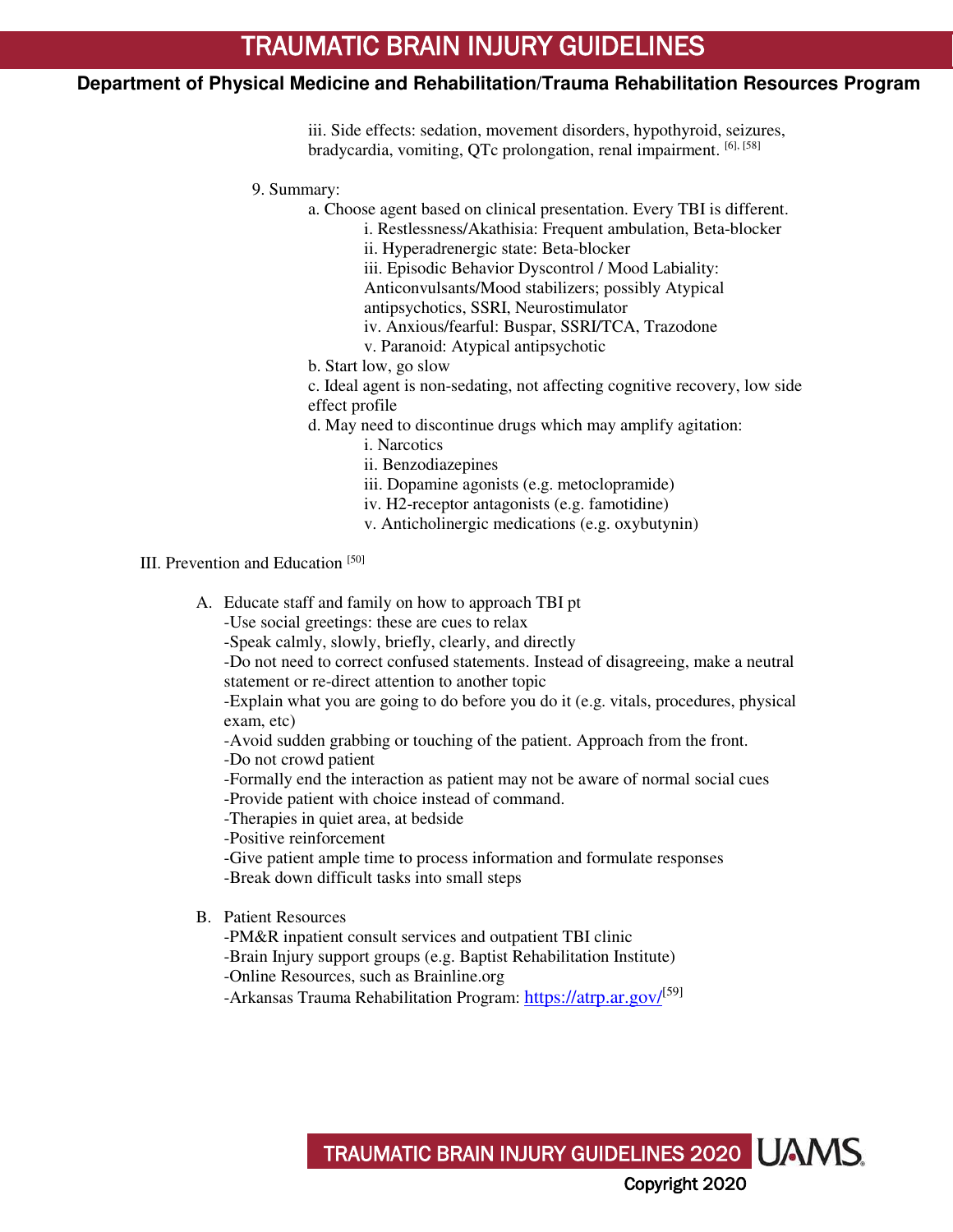# **Department of Physical Medicine and Rehabilitation/Trauma Rehabilitation Resources Program**

*This guideline was developed to improve health care access in Arkansas and to aid health care providers in making decisions about appropriate patient care. The needs of the individual patient, resources available, and limitations unique to the institution or type of practice may warrant variations.*

#### **Guideline Developers**

Guideline updated by Rani Lindberg, MD, in collaboration with the TRIUMPH team led by Rani H Lindberg, MD, and Thomas S. Kiser, MD.

#### **References**

1. Bogner J, Corrigan JD. Epidemiology of agitation following brain injury, *Neurorehabiltation*. 1995; 5:293-297

2. Sandel, M.E. and Mysiw, W.J. The Agitated Brain Injured Patient. Part 1: Definitions, Differential Diagnosis, and Assessment. *Archives of Physical Medicine and Rehabilitation*, 1996; 77, 617-623.

3. Cifu D. Traumatic brain injury. In: Cifu DX, editor. *Braddom's physical medicine & rehabilitation*. 5th edition. Philadelphia: Elsevier, Inc.; 2016; p. 964, 974, 979–80, 984–8. 4. John Wilson, H., Dasgupta, K. and Michael, K. Implementation of the Agitated

Behavior Scale in the Electronic Health Record*. Rehabil Nurs*. 2016; doi[:10.1002/rnj.297](https://doi.org/10.1002/rnj.297)

5. Capizzi A, Woo J, Verduzco-Gutierrez M. Traumatic brain injury. Med Clin N Am. 2020;104(2):213–38.

6. Lombard, L.A. and Zafonte, R.D. Agitation after Traumatic Brain Injury: Considerations and Treatment Options. *American Journal of Physical Medicine & Rehabilitation*, 2005; **84**, 797-812

7. Bogner JA, Corrigan JD, Stange M, et al: Reliability of the Agitated Behavior Scale. *J Head Trauma Rehabil* 1999;14: 91–6

8. Levin SL, O'Donnell VM, Grossman RG. The Galveston Orientation and Amnesia Test: a practical scale to assess cognition after head injury. *J Nerv Ment Dis* 1979; 167:675-8

9. Mysiw WJ, Corrigan JD, Carpenter D, Chock SKL. Prospective assessment of posttraumatic amnesia: a comparison of the GOAT and the OGMS. *J Head Trauma Rehabil* 1990; 5:65-72.

10. Yudofsky SC, et al: The Overt Agitation Severity Scale for the objective rating of agitation, *Journal of Neuropsychiatry and Clinical Neuroscience* 9:541-548, 1997

11. Kahn DM, Cook TE, Carlisle CC, et al: Identification and modification of environmental noise in an ICU setting. *Chest* 1998;114:535–40

12. Granberg Axell AI, Malmros CW, Bergbom IL, et al: Intensive care unit syndrome/delirium is associated with anemia, drug therapy and duration of ventilation treatment. *Acta Anaesthesiol Scand* 2002;46:726–31

13. Willis, T. J., & LaVigna, G. W. The safe management of physical aggression using multi-element positive practices in community settings. *Journal of Head Trauma Rehabilitation,* 2003; *18*(1), 75-87.

14. Mysiw WJ, Sandel ME. The agitated brain injured patient. Part 2: pathophysiology and treatment. *Arch Phys Med Rehabil* 1997;78:213-20.

15. Prigatano GP, Borgaro S, Caples H: Non-pharmacological management of psychiatric disturbances after traumatic brain injury. *Int Rev Psychiatry* 2003;15:371–9

16. Feeney DM, Gonzalez A, Law WA: Ampethamine, haloperidol, and experience interact to affect rate of recovery after motor cortex injury, *Science* 217: 855-857, 1982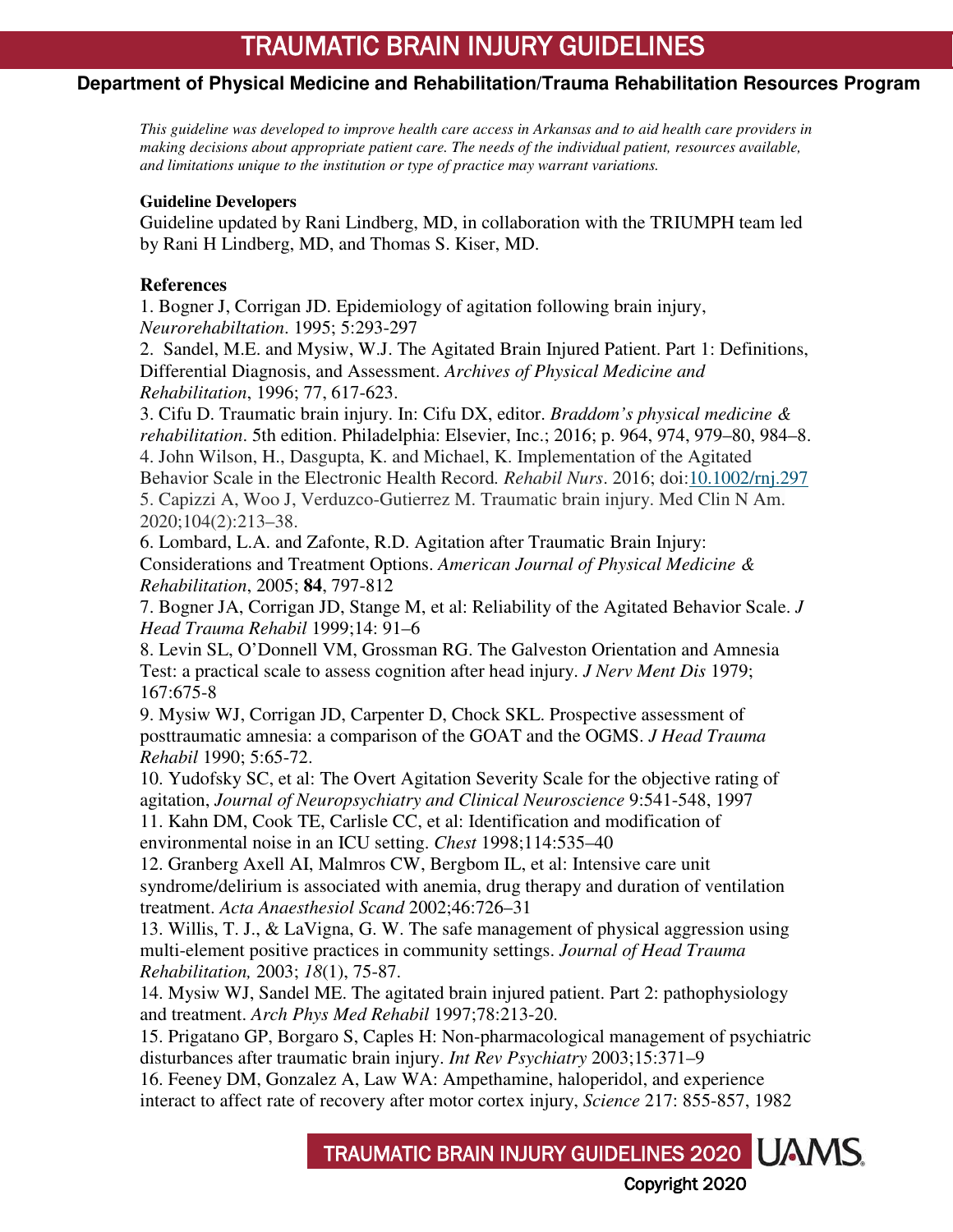# **Department of Physical Medicine and Rehabilitation/Trauma Rehabilitation Resources Program**

17. Rao N, Jellinek HM, Woolston DC: Agitation in closed head injury: Haloperidol effects on rehabilitation outcome. *ArchPhys Med Rehabil* 1985;66:30–4

18. Stanislav SW, Childs A: Evaluating the usage of droperidol in acutely agitated persons with brain injury. *Brain Inj* 2000;14:261–5

19. Stanislav SW. Cognitive effects of antipsychotic agents in persons with traumatic brain injury. *Brain Inj*. 1997;11(5):335–41.

20. Kim E, Bijlani M: A pilot study of quetiapine treatment of aggression due to traumatic brain injury, *Journal of Neuropsychiatry and Clinical Neuroscience*. 2006; 18:547-549.

21. Phyland, R.K., McKay, A., Olver, J. *et al.* Use of olanzapine to treat agitation in traumatic brain injury: study protocol for a randomised controlled trial. *Trials.*  2020; 21**,** 662.

22. T. Rowland and L. DePalma, Current neuropharmacologic interventions for the management of brain injury agitation, *NeuroRehabil* 1995; 219–232.

23. R. Zafonte, Treatment of agitation in the acute care setting, *J Head Trauma Rehabil*  1997; 12(2), 78–81

24. Fleminger S, Greenwood RJ, Oliver DL: Pharmacological management for agitation and aggression in people with acquired brain injury. *Cochrane Database Syst Rev.* 2006; 1:CD003299

25. Brooke MM, Patterson DR, Questad KA, et al: The treatment of agitation during initial hospitalization after traumatic brain injury, *Arch Phys Med Rehabil*. 1992; 73: 917- 921.

26. Kaplan HI, Sadock BJ, editors. *Pocket handbook of psychiatric drug treatment: betaadrenergic receptor antagonists.* Baltimore: Williams & Wilkins, 1993; 25-31.

27. Horn LJ. Atypical medication for the treatment of disruptive, aggressive behavior in the brain-injured patient*. J Head Trauma Rehabil* 1987;2:18-28.

28. Kalra, Inder D. MD; Watanabe, Thomas K. MD Mood Stabilizers for Traumatic Brain Injury-Related Agitation, *Journal of Head Trauma Rehabilitation*: November/December 2017; 32(6) - p E61-E64.

29. S. Deb and T. Crownshaw, The role of pharmacotherapy in the management of behavioural disorders in traumatic brain injury patients, *Brain Injury.* 2004; 18(1), 1–31. 30. Chatham Showalter PE, Kimmel DN. Agitated symptom response to divalproex

following acute brain injury. *J Neuropsychiatry Clin Neurosci*. 2000;12(3):395–97. In [4]

31. Hicks A.J., Clay F.J., Hopwood M., James A.C., Jayaram M., Perry L.A., Batty

R., Ponsford J.L..The Efficacy and Harms of Pharmacological Interventions for Aggression After Traumatic Brain Injury—Systematic Review *Frontiers in Neurology*. 2019; 10 (1169).

32. Levy M., et.al. Treatment of agitation following traumatic brain injury: A review of the literature. *NeuroRehabilitation.* 2005; 20, 279–306.

33. B. Wroblewski, A. Joseph, J. Kupfer and K. Kalliel, Effectiveness of valproic acid on destructive and aggressive behaviours in patients with acquired brain injury, *Brain Inj.*  1997; 11(1) 37–47.

34. Talsky et al Pharmacological interventions for traumatic brain injury, *BC Medical Journal*. Jan/Feb 2011; 53(1).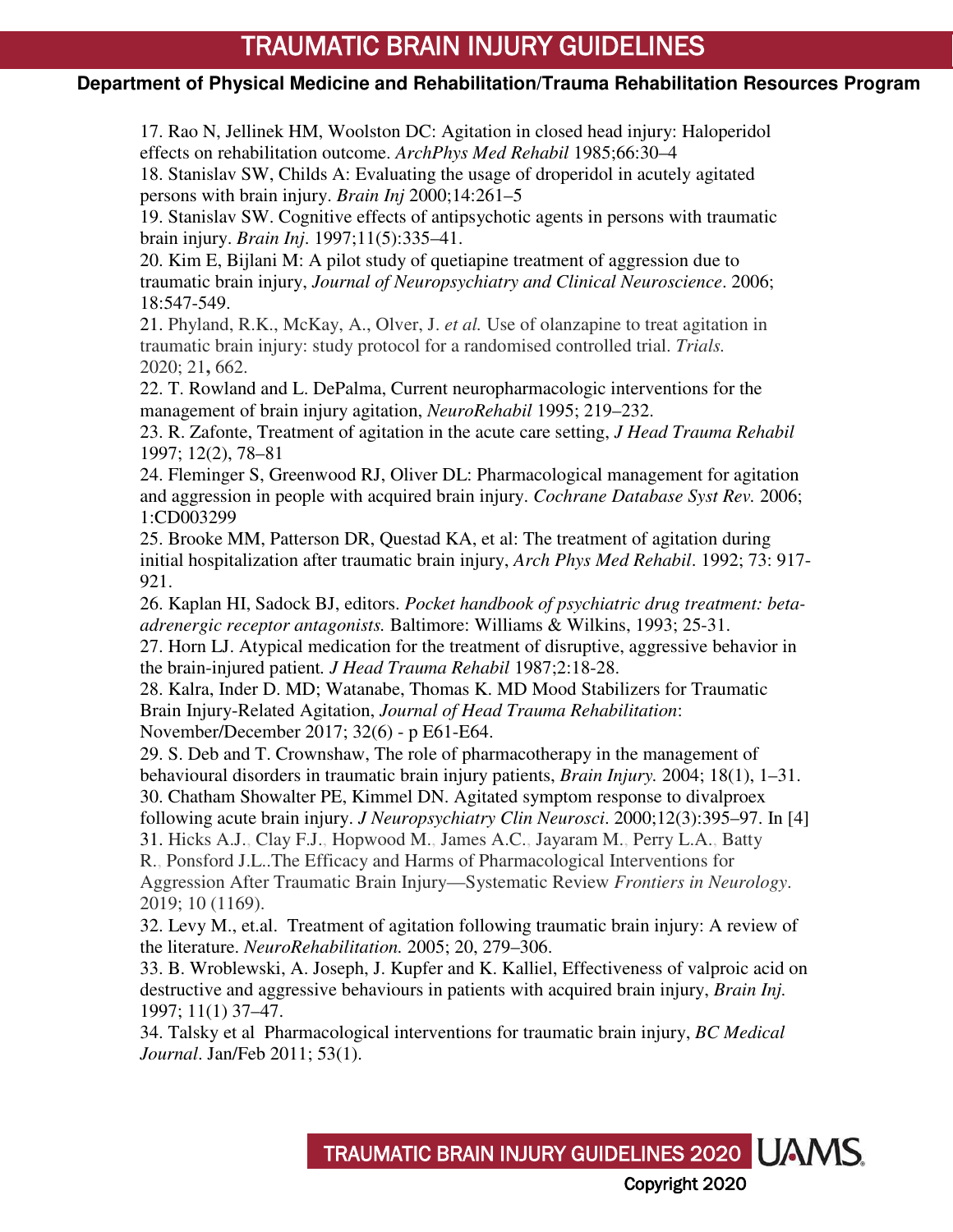# **Department of Physical Medicine and Rehabilitation/Trauma Rehabilitation Resources Program**

35. Effie Chew, MD; Ross D. Zafonte, DO, Pharmacological management of neurobehavioral disorders following traumatic brain injury—A state-of-the-art review. *Journal of Rehabilitation Research & Development*. 2009; 46(6), 851–878.

36. Azouvi P, Jokic C, Attal N, Denys P, Markabi S, Bussel B. Carbamazepine in agitation and aggressive behaviour following severe closed-head injury: Results of an open trial. *Brain Inj*. 1999;13(10):797–804.

37. P. Chatham-Showalter, Carbamazepine for combativeness in acute traumatic brain injury, *J Neuropsychiatry.* 1996; 8(1), 96–99.

38. Nejad, SH, et al The Use of Antiepileptic Drugs in Acute Neuropsychiatric Conditions: Focus on Traumatic Brain Injury, Pain, and Alcohol Withdrawal. *International Journal of Clinical Medicine*. 2014; 5, 724-736

39. Childers, M.K. and Holland, D. Psychomotor Agitation Following Gabapentin Use in Brain Injury. *Brain Injury*, 1997; 11, 537-540.

40. Helmstaedter, C., Fritz, N.E., Kockelmann, E., Kosanetzky, N. and Elger, C.E. Positive and Negative Psychotropic Effects of Levetiracetam. *Epilepsy & Behavior*. 2008; 13, 535-541.

41. Smith Jr., K.R., Goulding, P.M., Wilderman, D., Goldfader, P.R., Holterman-Hommes, P. and Wei, F.F. Neurobehavioral Effects of Phenytoin and Carbamazepine in Patients Recovering from Brain Trauma: A Comparative Study. *JAMA Neurology*. 1994; 51, 653-660.

42. Tang, V., Warden, J., Cullen, N. and Rutledge, E. Topiramate in Traumatic Brain Injury: Adverse Effects on Cognitive Function. *Journal of Head Trauma Rehabilitation*. 2007; 22, 409-410.

43. Hammond, F., et al. Effectiveness of Amantadine Hydrochloride in the Reduction of Chronic Traumatic Brain Injury Irritability and Aggression. *J Head Trauma Rehab*. 2014; Sept/Oct; 29(5):391-399

44. Leone. H, Polsonetti BW. Amantadine for traumatic brain injury: does it improve cognition and reduce agitation. *Journal of Clinical Pharmacy and Therapeutics.* 2005; 30, 101-104.

45. Nickels JL, Schneider WN, Dombovy ML, Wong TM. Clinical use of amantadine in brain injury rehabilitation. *Brain Inj.* 1994;8(8):709–18.

46. D. Karli, D. Burke, H. Kim, R. Calvanio, M. Fitzpatrick, D. Temple, M. Macneil, K. Pesez and P. Lepak, Effects of dopaminergic combination therapy for frontal lobe dysfunction in traumatic brain injury, *Brain Inj.* 1999; 13(1), 63–68.

47. L. Cowell and R. Cohen, Amantadine: a potential adjuvant therapy following traumatic brain injury, *J Head Trauma Rehabi.* 1995; 10(6), 91–94.

48. Fugate, L.P., Spacek, L.A., Kresty, L.A., Levy, C.E., Johnson, J.C. and Mysiw, W.J. Measurement and Treatment of Agitation Following Traumatic Brain Injury: II. A Survey of the Brain Injury Special Interest Group of the American Academy of Physical Medicine and Rehabilitation. *Archives of Physical Medicine and Rehabilitation*. 1997; 78, 924-928.

49. C. Gualtieri, Buspirone: Neuropsychiatric effects, *J Head Trauma Rehabil.* 1991; 6(1) 90–92. 50. *BrainLine*, 23 Aug. 2020, [www.brainline.org/.](http://www.brainline.org/)

51. Teng C, Bhalerao S, Lee A, et al. The use of buproprion in the treatment of restlessness after a traumatic brain injury. *Brain Inj* 2001;15:463-467.